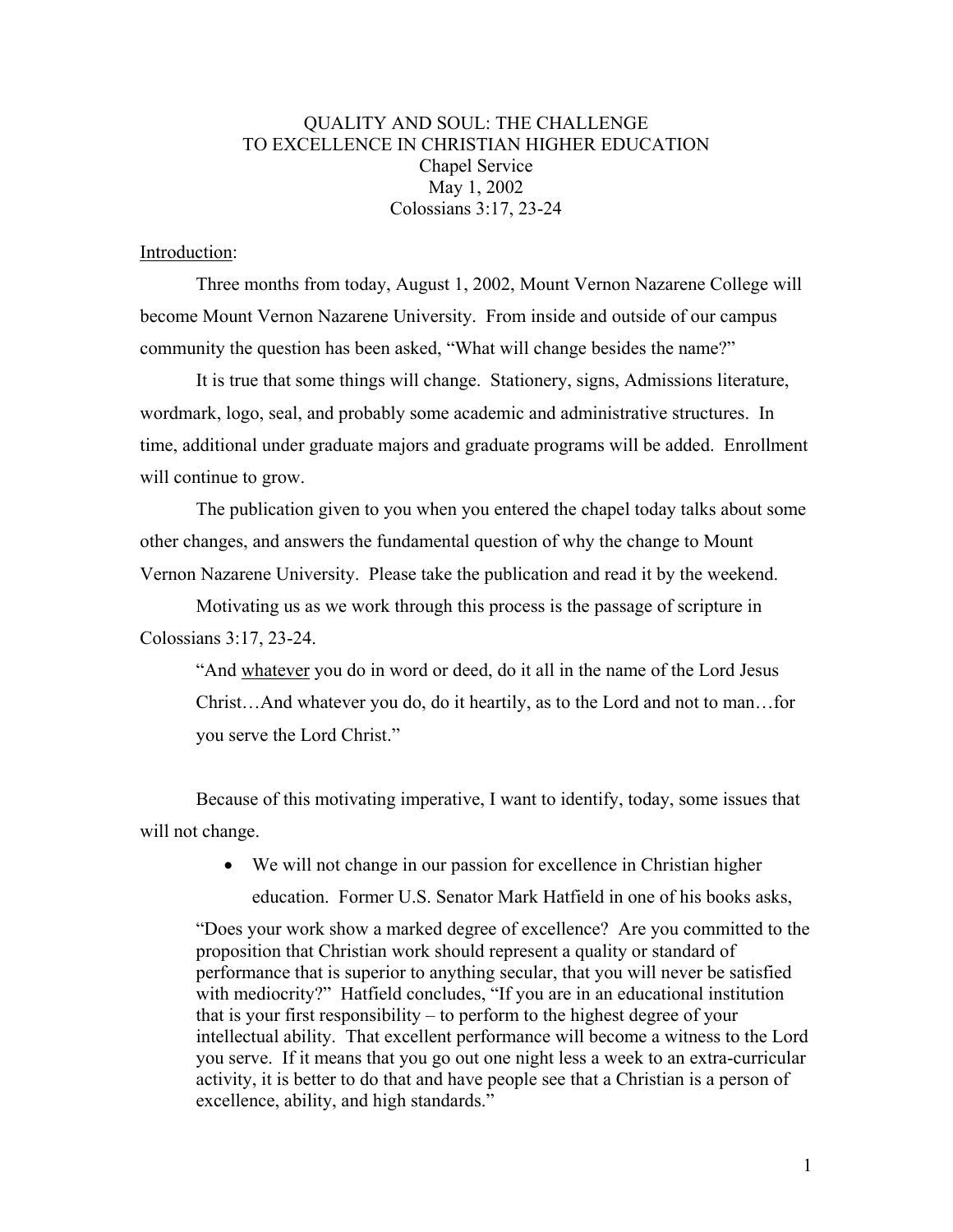Hatfield is talking to students at an educational institution. He would appeal for the same passion for excellence from institutional leaders – administrators, staff, and faculty.

As an institution, our intense desire for excellence in the classrooms, offices, and residence facilities will continue to drive us. The pursuit of the integration of Christian faith and the disciplines of academic study is integral to who we are. We remain committed to being the very best academic institution possible.

Convictionally, we believe that we are an academic community of faith as we lead, study, and serve at MVNC. Again, we will not change in our passion for excellence in Christian education.

> • Secondly, we will not change our vital and vibrant relationship with the sponsoring denomination of this institution.

Let me pause and speak to you forthrightly about the relationship between MVNC and the Church of the Nazarene. The Church of the Nazarene is a relatively young denomination, as denominations go. Founded in 1908 in Pilot Point, Texas, the Church of the Nazarene was formed by mergers of like-minded holiness groups from across the nation.

From its beginning, the Church of the Nazarene has placed a premium on education. Former dean Burtha Munrow of Eastern Nazarene College coined it best; "There is no conflict between the best in education and the best in Christian faith."

Today the Church of the Nazarene has a presence in 138 countries around the world. Fifty-seven educational institutions worldwide are sponsored by the denomination, including eight liberal arts colleges/universities in the United States. The 560 local congregations of the denomination in the East Central region - the official region for Mount Vernon Nazarene College – covering the states of Ohio, West Virginia, and Eastern Kentucky give approximately two million dollars a year to MVNC. This money assists the school with our operating budget and scholarship assistance. Approximately fifty percent of the students in MVNC's traditional undergraduate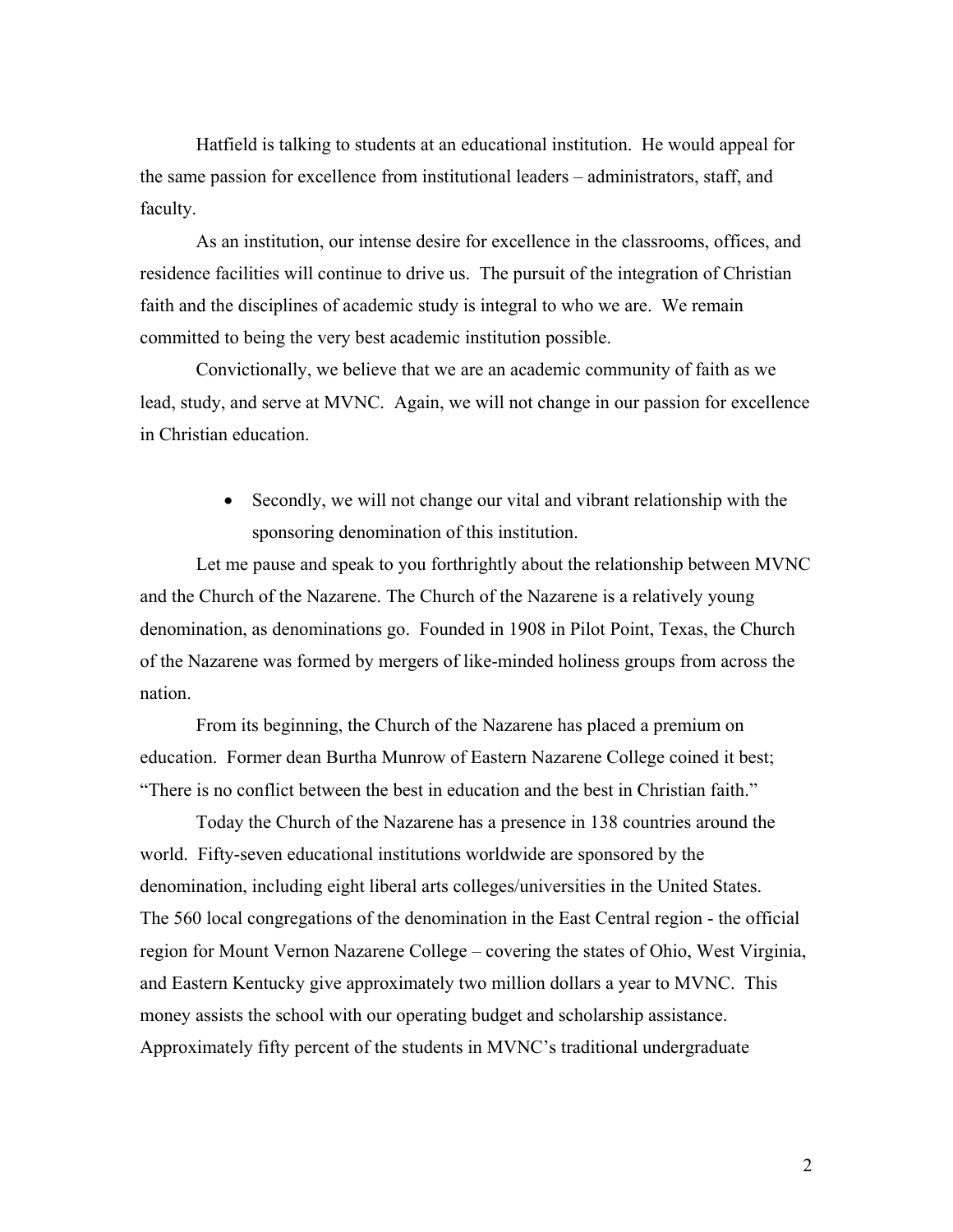program has some connection to the denomination. MVNC's relationship to our sponsoring denomination is vital and vibrant.

During the past four years, two books on faith-based schools have caught my attention. The first book is *The Dying of the Light,* an 885-page book by James Burtchaell that talks about the disengagement of colleges and universities have from their Christian churches.

The book explores the dynamics of 17 higher education institutions with church school relations to show how and why they have tended to wither over time. From Burtchaell's perspective as a historian, the state of church school relations is more ambivalent than might be expected. According to Burtchaell, until the nineteenth century it was conventional for colleges in the United States to be identified with a Christian church. He believes that most colleges and universities no longer have a serious, valued, and functioning relationship with their Christian sponsors of the past. In fact, the schools that had begun with passion and zeal ignited by a faith community did inevitably, over time, drift from that relationship so that today in these institutions there is little if any recognition of a church and college relationship. Quite a pessimistic book.

The second book to which I referred is *Quality with Soul: How Six Premier Colleges and their Universities Keep Faith with their Religious Traditions.* I was so fascinated with this book that I gave copies of the book as Christmas presents to the MVNC Cabinet members and to numerous members of the MVNC Board.

The author of *Quality with Soul*, Robert Benne, analyzes six faith based higher education institutions. He identifies ingredients that enable these schools to maintain faith with the church body that brought them into existence. These ingredients are a Christian vision, ethos, and persons who bear that vision and ethos. Naturally I have attempted to "devour" this book!

If we at MVNC want to "keep the faith," and strengthen and extend the relationship with the church body that brought the school into existence, then careful attention must be given to securing faculty and staff who embrace our vision and understand our ethos.

The Christian vision about which Benne speaks must convey insights on the origin and destiny of the world, the nature of history, of human nature and its

3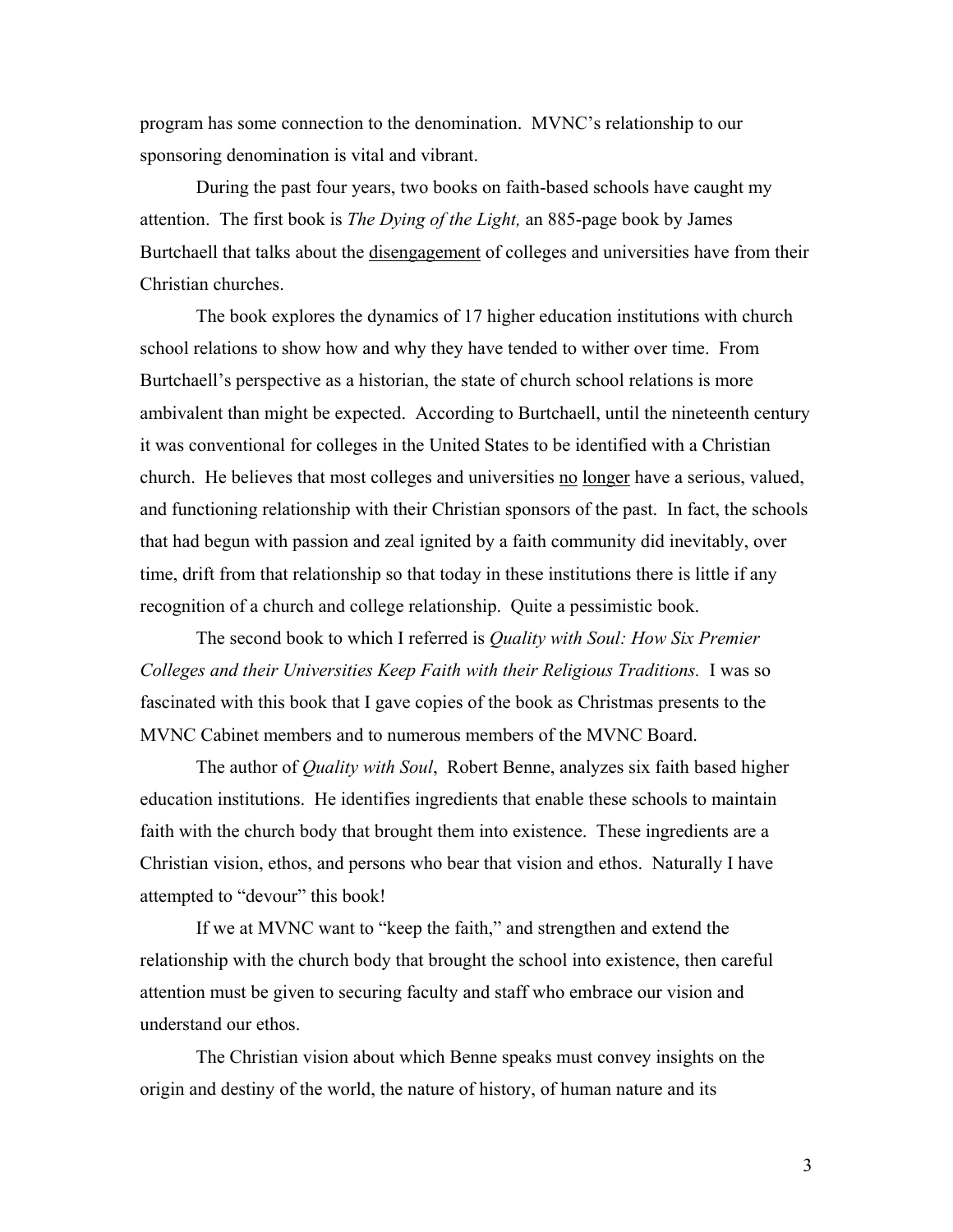predicament, of human salvation, of Christian faith and purity of heart, and service to others as a way of life.

The ethos is expressed in a wide variety of activities and practices at MVNC and may include chapel services, prayer before class sessions, expectations regarding lifestyle, a focus on Christian disciplines, the integration of faith and learning, a campuswide commitment to missions and ministry, and concern for the spiritual formation of the entire campus community. The ethos of MVNC is embraced in our school motto: "To seek to learn is to seek to serve," reflecting our desire to serve God by serving others.

It is vital that a critical mass of persons in the student body, the faculty, staff, and Administration, the Board of Trustees, etc., live out the ethos, share it, and become ethosbearing persons.

Our vision statement,

"Mount Vernon Nazarene College:

An academic community of faith, shaping

Christ-like leaders for life long service,"

must be embedded in the ongoing life of the college.

Benne concludes that where there is a clear Christian vision, and persons who live out the institutional ethos, the relationship between the school and the denomination can remain vital and vibrant. Indeed, often the educational institution leads the denomination in spiritual enrichment and missionary fervor.

Again I say, we will not change our vibrant relationship with the sponsoring denomination of this college.

> • Thirdly, we will not change in challenging students with the critical distinctives of an MVNC education. "What are these distinctives?" you may ask.

In the context of preparing students academically and professionally for careers and for graduate studies, we challenge students:

1) to believe they can make a difference in the world for the Kingdom of God, regardless of their vocational choices;

2) to view themselves as global Christians with a world mission, and

4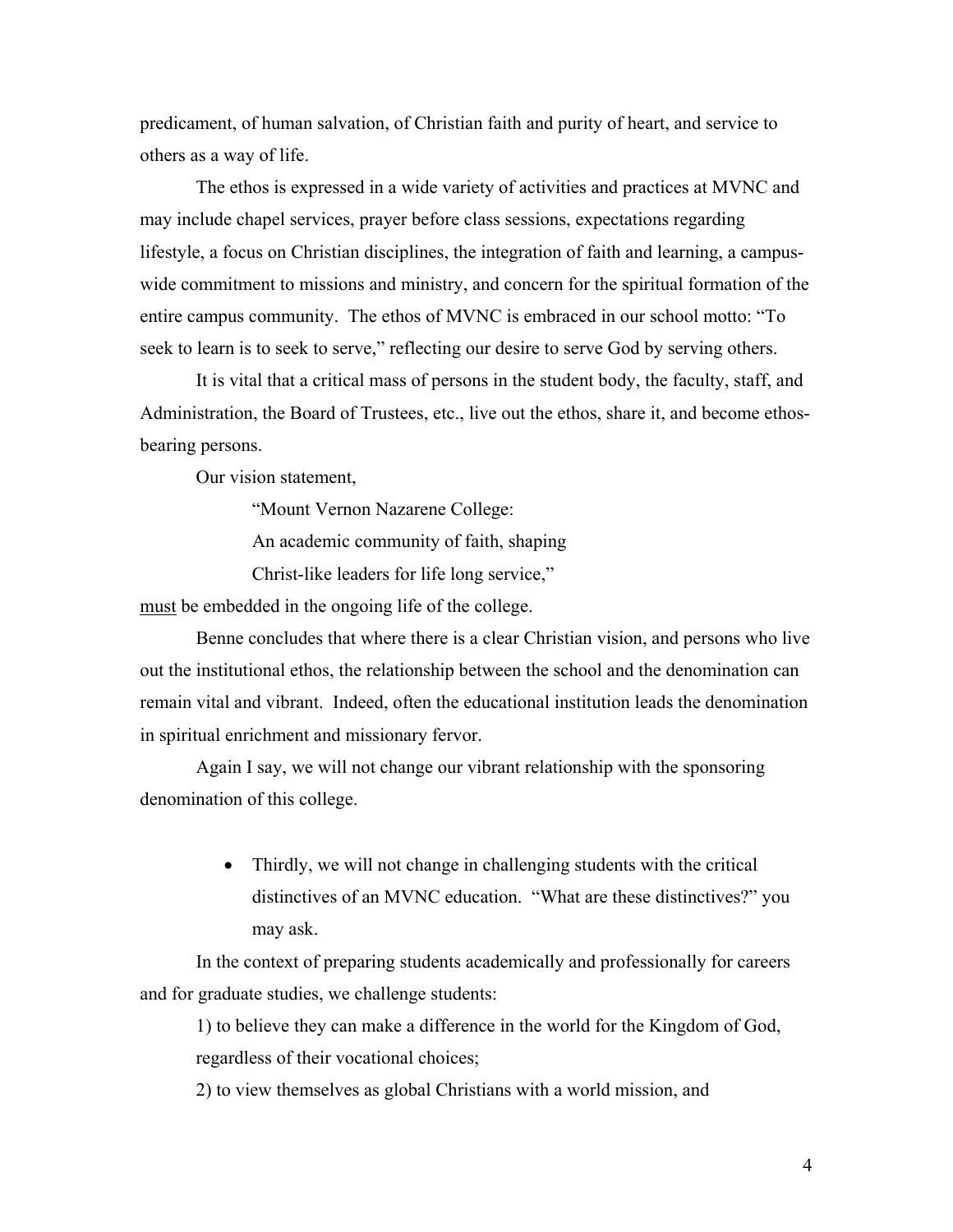3) to live their lives to the glory of God following graduation, regardless of where their vocational choices or graduate studies take them.

These "critical distinctives," I pray, will continue to characterize an MVNU education. This institution will not change in these fundamentals, even as we intensify our focus on *Quality and Soul!*

As I reflect upon our mission and vision statements, and as I work with faculty, staff, and students, I am encouraged that Mount Vernon Nazarene College continues to be one of those schools that embraces the Christian vision and is blessed by large numbers of persons who live in their daily lives the Christian ethos of this institution.

Our mission statement is clear:

1. We seek to provide a rigorous academic program that encourages scholarship, critical reflection, and problem solving…

2. We seek to promote a distinctively Christian lifestyle within the Wesleyan evangelical tradition…

3. We seek to offer a supportive environment that inspires students to achieve their highest potential spiritually, intellectually, socially, and physically, as they prepare for a career and for meaningful service to God and humankind.

For some, the changing of a name may imply the changing of an identity, to mark a break from the past, and to begin anew. However, at Mount Vernon Nazarene University, we will continue to build upon our blessed heritage and an ongoing commitment to our distinctives.

We strongly reaffirm, based on our guiding principles, our strategic agenda, and the organizational structures already in place, that "mission drift" will not occur at this institution in the near future or in years to come. In fact, we seek to strengthen the Christian distinctives of our curriculum and programs and equip the entire campus community for a lifestyle of ministry and mission as part of our strategic plan for the decade.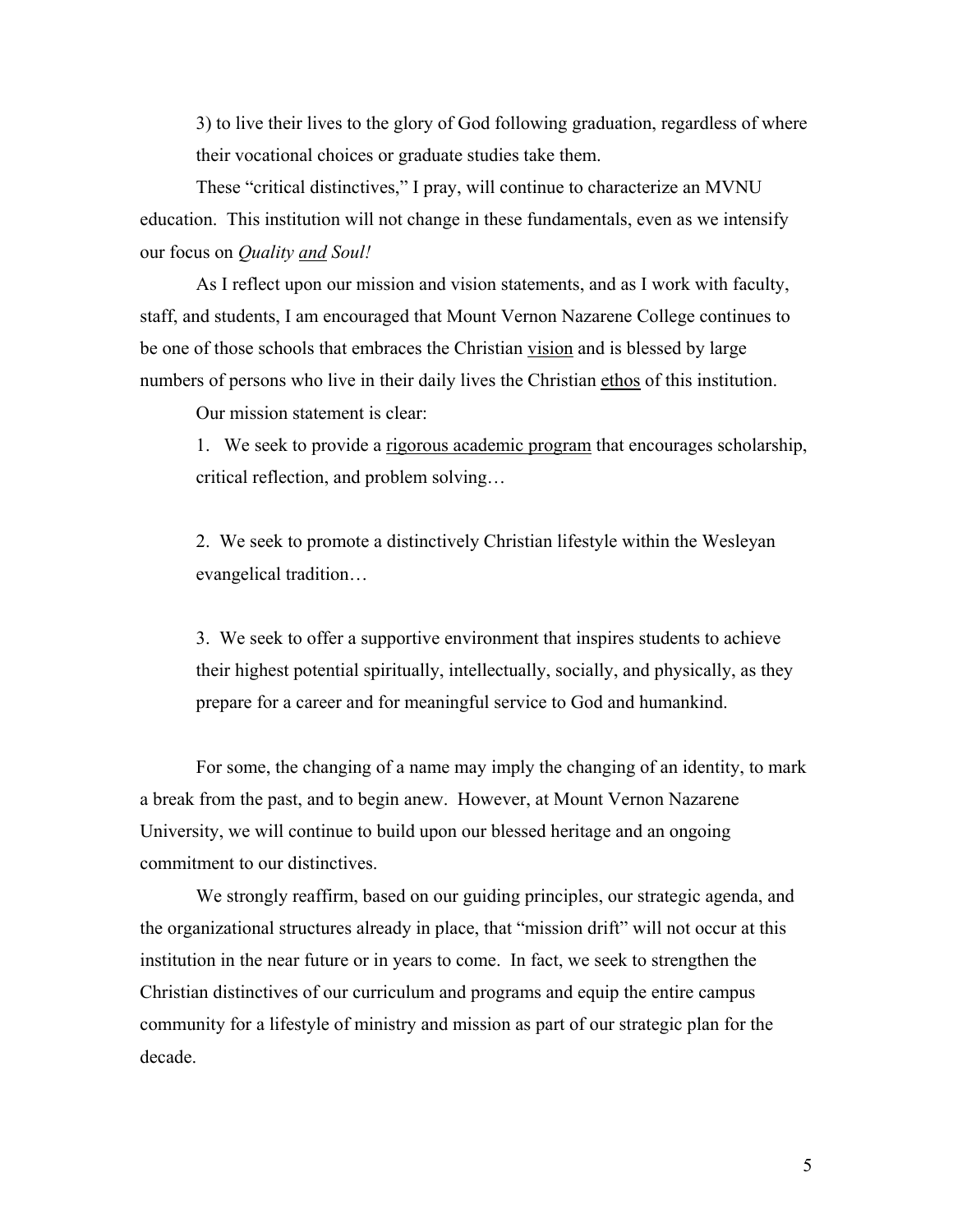• Finally, we will not change regarding the values underlying the MVNU faith community.

We will emphasize even more strongly the values underlying our life together at

MVNU. These values characterize us at our best and convict us at our worst.

We love God; therefore, we seek to express these foundational values:

- a worshipping community
- a Biblical faith
- a Christlike lifestyle
- a holiness ethic
- a global mission
- a creation vision
- a spirit-empowered devotion.

We respect others; therefore, we strive to practice these behaviors:

- a magnanimous spirit
- a servant mentality
- a trustworthy character
- a positive influence
- a courteous response
- a giving motivation
- an appreciative attitude.

We believe in personal responsibility; therefore, we set forth these expectations

for students: an inquisitive mind

- a disciplined schedule
- a modest appearance
- a balanced diet
- a physical fitness commitment
- a reliable word
- a lifelong learning and growth perspective.

According to the author of *Quality with Soul,* the educational institution's vision, mission, and values, need to be inculcated into every student, staff, and especially the faculty. The author affirms the central and critical role of the religion department in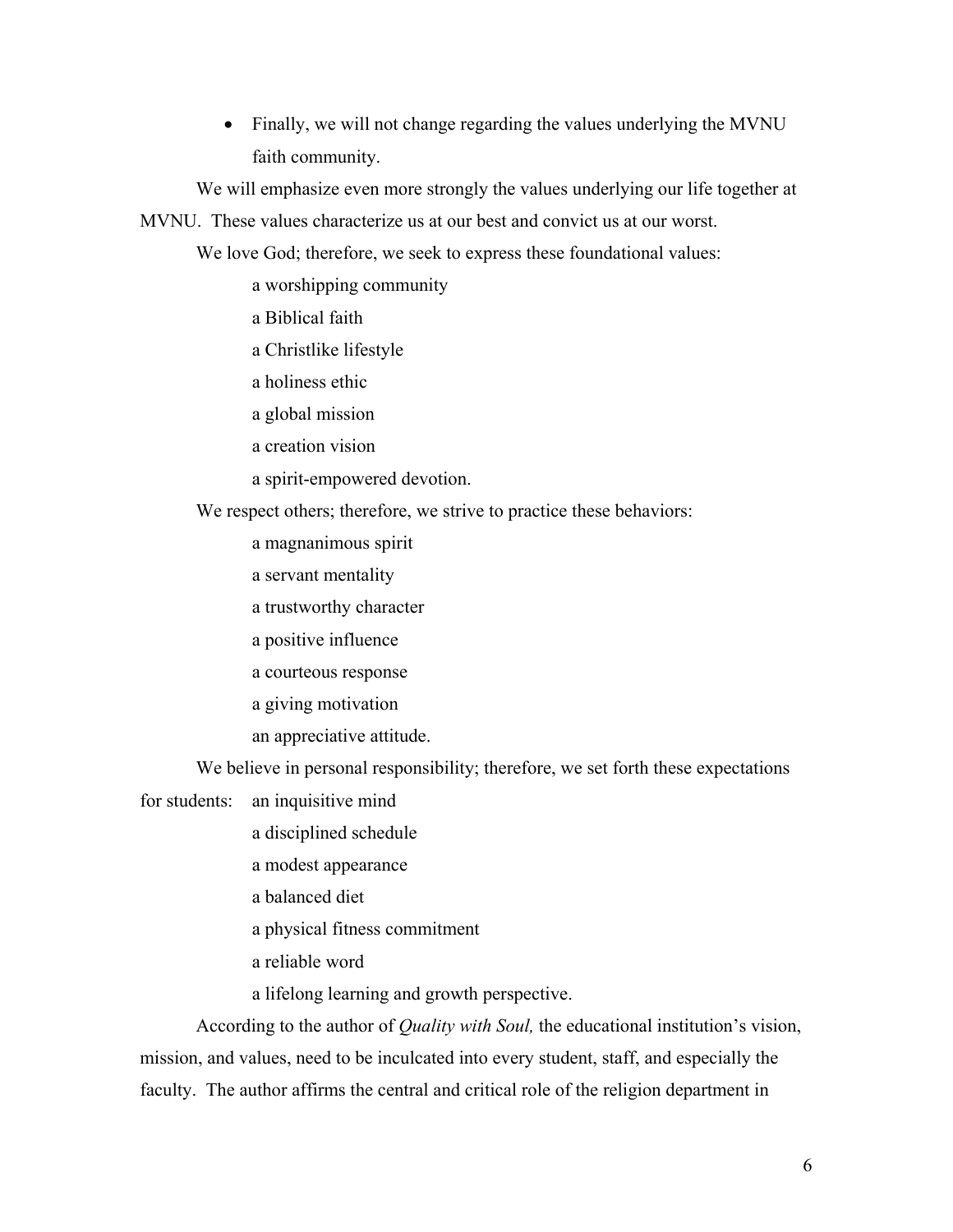articulating and clarifying the Biblical and theological foundations of learning and living together. In fact, he believes that colleges and universities need to make opportunities available and attractive for faculty to take courses in theology.

We believe that becoming a university will compel us to articulate more clearly our mission, vision, values, and principles. We declare that a change of name does not signal a move from our holiness message nor does it suggest a change away from our commitment to being an outstanding person-centered teaching institution. *Quality and Soul.* A rigorous academic program provided in the context of a distinctively Christian community of faith. May it be so for Mount Vernon Nazarene University.

I close by returning to some remarks of former Senator Mark Hatfield. His words have implications for faculty, staff, and students at MVNU. He states,

"A great god is abroad in our land – the god of mediocrity, the god of the average. During my days on a college campus, both as a student, then later a professor and Dean of Students, I frequently would hear a student say, "Well, when you come right down to it, I can be happy with a 'C.' Invariably, my response was, 'You have the capacity to do 'A' work and you are doing 'C' work. I have less respect for you than for the one who does 'C' work because that is the extent of his capacity.

Occasionally, the student would excuse himself by saying he was so busy in a Christian campus organization and too involved for the Lord and would have to settle for a 'C' that semester. To such a person I'd say his first responsibility was to utilize and mobilize all the resources, capacity, intellect, drive, and ambitions that God has given him and to use them in the fullest. In dedication to Christ, a commitment to your endeavor is primary.

Hatfield concludes, "No words, no speech making, no meetings or sessions - though they be religious - can substitute in the thinking of the unbeliever for a performance of mediocrity. He judges that you are merely using that as a crutch or an alibi rather than doing that to which you are educationally committed." (*Conflict and Conscience,* 1971. Work Books, Waco, TX)

7